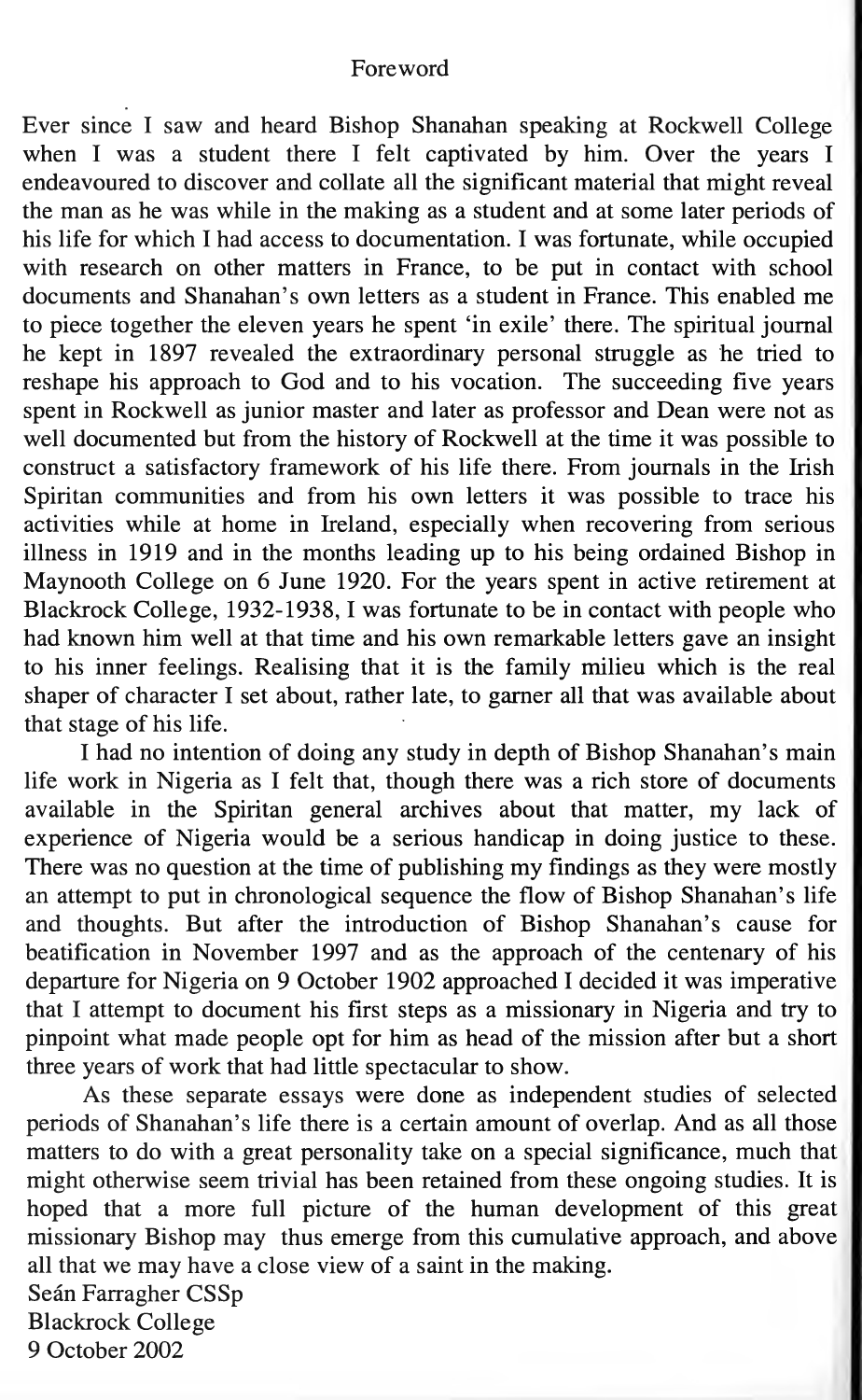## Acknowledgements

I am conscious that I am deeply indebted to many people over the years since I first embarked on these special studies - several of whom have been since called by the Lord. To single out some among those still happily with us may well be invidious. I trust that their common wish is that through their efforts Bishop Shanahan may be better known and loved and that one day he may - God willing - be numbered among the official saints of Christ's church.

Two names, however, that must be mentioned are Sister Angela Ruddy of the Missionary Society of the Holy Rosary, which was founded by Bishop Shanahan, for her generous supply of copious and well-researched information, and Caroline Mullan, Blackrock College archivist, for her patient and painstaking proof reading and preparation of the text.